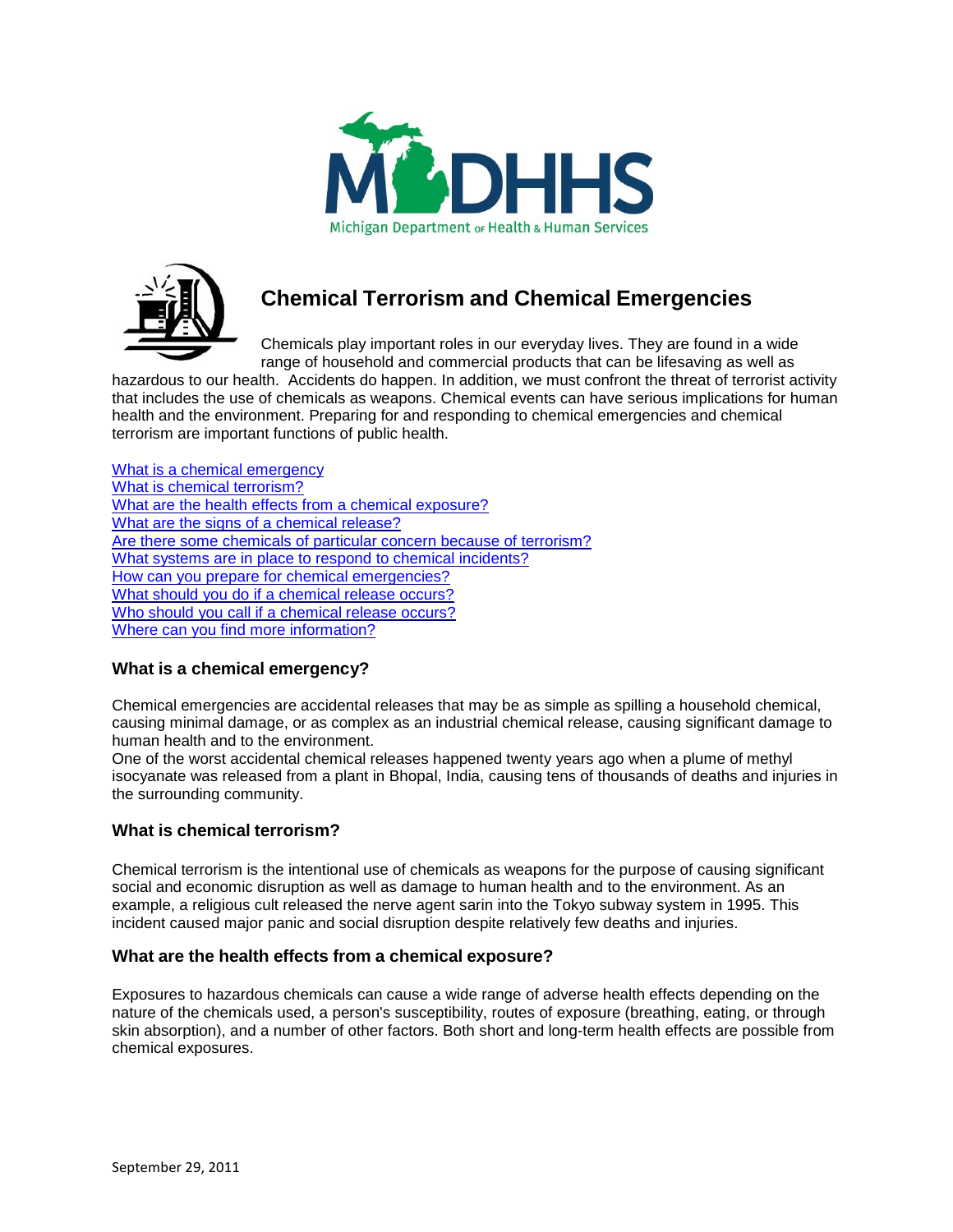## <span id="page-1-0"></span>**What are the signs of a chemical release?**

Harmful chemical exposures are usually characterized by the rapid onset of medical symptoms (minutes to hours) and easily observed signs, found in the table below.

Some important points to remember about hazardous chemicals:

- The fading of a chemical odor does not necessarily indicate a reduced amount of the chemical in the area - your sense of smell may have become dulled to the odor.
- Signs and symptoms depend on the amount and type of chemical exposure and the duration of exposure.
- Animals, children, pregnant women, the immunocompromised, and the elderly may experience adverse health effects more quickly and at lower exposure levels than healthy adults.

#### **The following signs could suggest a chemical release:**

| In the environment, look for:                                                                                                                           |
|---------------------------------------------------------------------------------------------------------------------------------------------------------|
| <b>Unusual numbers</b> of sick or dead animals, birds, or fish.<br>Near water, check for but do not touch dead fish, birds or<br>other aquatic life.    |
| Lack of insect life                                                                                                                                     |
| Normal insect activity (ground, air, and/or water) is<br>missing. Unusual numbers of dead insects are found on<br>the ground/water surface/shore line.  |
| <b>Unexplained odors</b>                                                                                                                                |
| Smells may range from fruity to flowery to sharp/pungent to<br>garlic/ horseradish-like to bitter almonds/peach kernels to                              |
| new-mown hay. Note: The odor is completely out of                                                                                                       |
| character with its surroundings. Some odors may not be<br>noticeable to the entire population.                                                          |
| Different looking areas, unusual metal debris, liquid                                                                                                   |
| droplets, abandoned spray devices, low lying clouds<br>Be aware of trees, shrubs, bushes, food crops, and/or                                            |
| lawns that are dead, discolored, or withered; brown,                                                                                                    |
| yellow, amber, greenish-yellow or colorless spills;                                                                                                     |
| unexplained bomb-like material; oily droplets/film; fog-like<br>conditions not consistent with their surroundings. Do not<br>touch these areas/devices. |
|                                                                                                                                                         |

## <span id="page-1-1"></span>**Are there some chemicals of particular concern because of terrorism?**

There are certain chemicals that are of particular concern because they are extremely toxic. Some have been used in warfare (including mustard gas in World War I) and some are of concern because they are toxic materials widely used in industry. Many countries have signed treaties agreeing to disband their stockpiles of chemical weapons. However, terrorists may still have access to these chemicals or the technology to make them.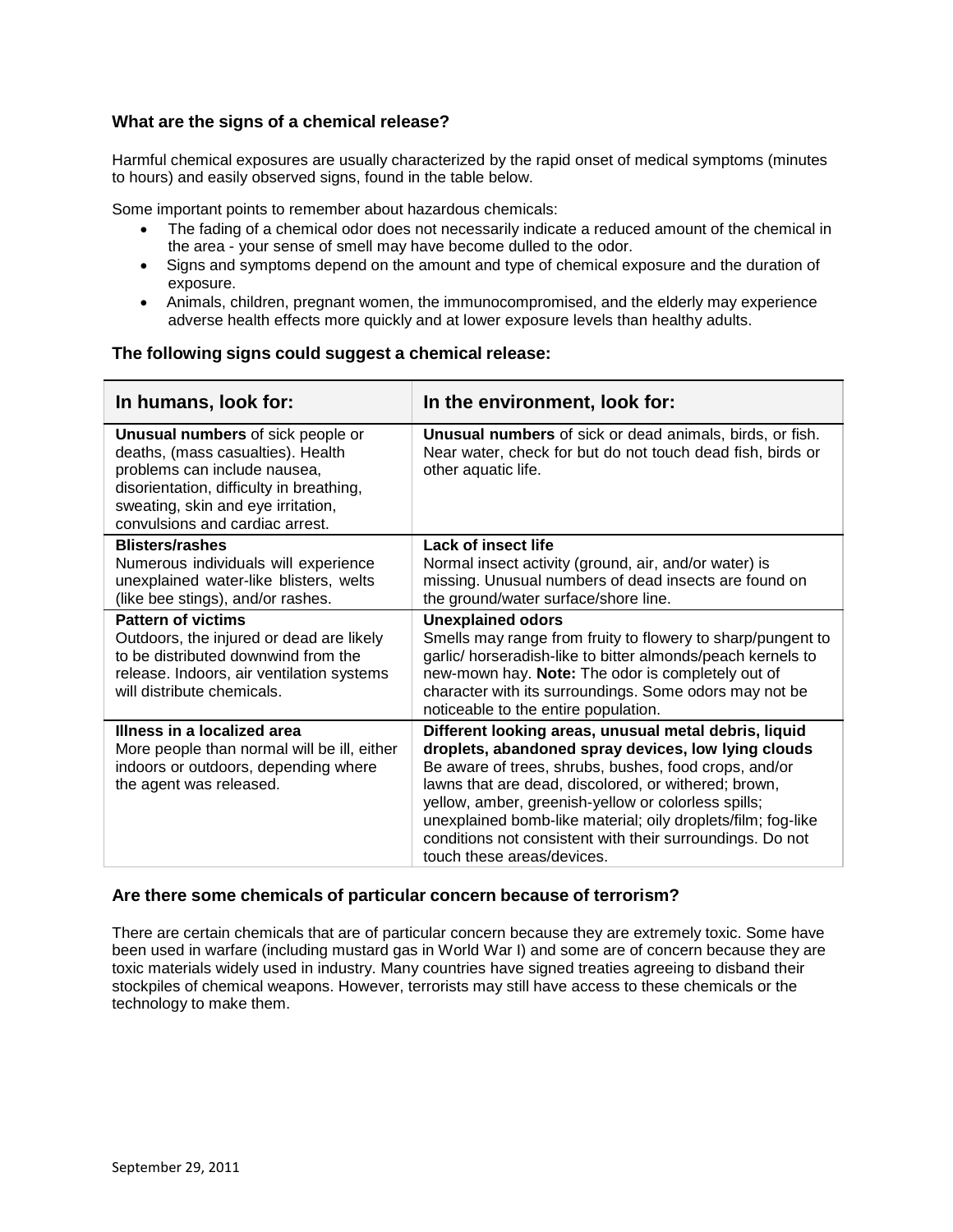**The major classes of chemical terrorism agents and their health effects are listed below.**

| <b>Class of Chemical Agent</b>                                                                                                                                                                       | Odor and/or<br><b>Color</b>                                                                                                                                                                    | <b>Early Recognition</b><br>or Signs &<br><b>Symptoms</b>                                                                                                                                                                                                                                           | <b>Harmful Health</b><br><b>Effects</b>                                                                                                                                                      |
|------------------------------------------------------------------------------------------------------------------------------------------------------------------------------------------------------|------------------------------------------------------------------------------------------------------------------------------------------------------------------------------------------------|-----------------------------------------------------------------------------------------------------------------------------------------------------------------------------------------------------------------------------------------------------------------------------------------------------|----------------------------------------------------------------------------------------------------------------------------------------------------------------------------------------------|
| <b>Nerve Agents</b><br>Organophosphate pesticides (malathion),<br>tabun, soman, VX, sarin<br><b>Onset of symptoms:</b><br>Vapor: seconds<br>Liquid: minutes to hours                                 | No odor, fruit<br>or camphor<br>odor.<br>Colorless,<br>amber, or<br>brown liquid.                                                                                                              | Small pupils, blurred<br>vision, excessive tears,<br>sweating, twitching,<br>shortness of breath,<br>chest tightness,<br>abdominal cramps,<br>nausea, vomiting,<br>diarrhea, seizures, loss<br>of consciousness,<br>respiratory failure,<br>arrhythmia, ataxia.                                     | Chemicals are<br>unstable at<br>normal<br>temperatures;<br>readily absorbed<br>through eyes,<br>lungs, skin.                                                                                 |
| <b>Blood Agents</b><br>Cyanide, cyanogen chloride, hydrogen<br>cyanide<br><b>Onset of symptoms:</b><br>seconds to minutes                                                                            | Bitter almond,<br>mild garlic, or<br>odorless;<br>colorless gas<br>or liquid.                                                                                                                  | Headaches, gasping<br>for air, dizziness, loss<br>of consciousness,<br>high/low heartbeat,<br>respiratory/cardiac<br>arrest, nausea,<br>vomiting, headache,<br>drowsiness,<br>hallucinations,<br>seizures. Cyanogen<br>chloride may cause<br>burning in eyes, the<br>respiratory tract, or<br>skin. | Absorbed through<br>inhalation. Rapid<br>acting agents that<br>interfere with<br>oxygen utilization;<br>multiple organ<br>system failure.                                                    |
| <b>Blister Agents</b><br>Sulfur mustards, nitrogen mustards,<br>lewisite, phosgene oxime<br>Onset of symptoms:<br>Lewisite: seconds to minutes<br>Sulphur Mustards: hours<br>Phosgene oxime: seconds | A variety of<br>odors<br>including<br>garlic, fishy,<br>soapy, fruity,<br>or no odor;<br>colorless to<br>dark liquid.<br>Lewisite:<br>geranium.<br>Sulphur<br>Mustards:<br>garlic,<br>mustard. | Some cause immediate<br>pain with blisters later;<br>red skin, severe<br>itching/ burning,<br>chemical burns; nose,<br>throat; lung irritation to<br>noticeable airway<br>damage; dry cough,<br>nosebleeds; nausea,<br>vomiting, diarrhea,<br>convulsions.                                          | Absorbed through<br>eyes, lungs, and<br>skin; blisters on<br>skin and damage<br>to eyes, mucous<br>membranes,<br>respiratory tract,<br>internal organs;<br>multiple organ<br>system failure. |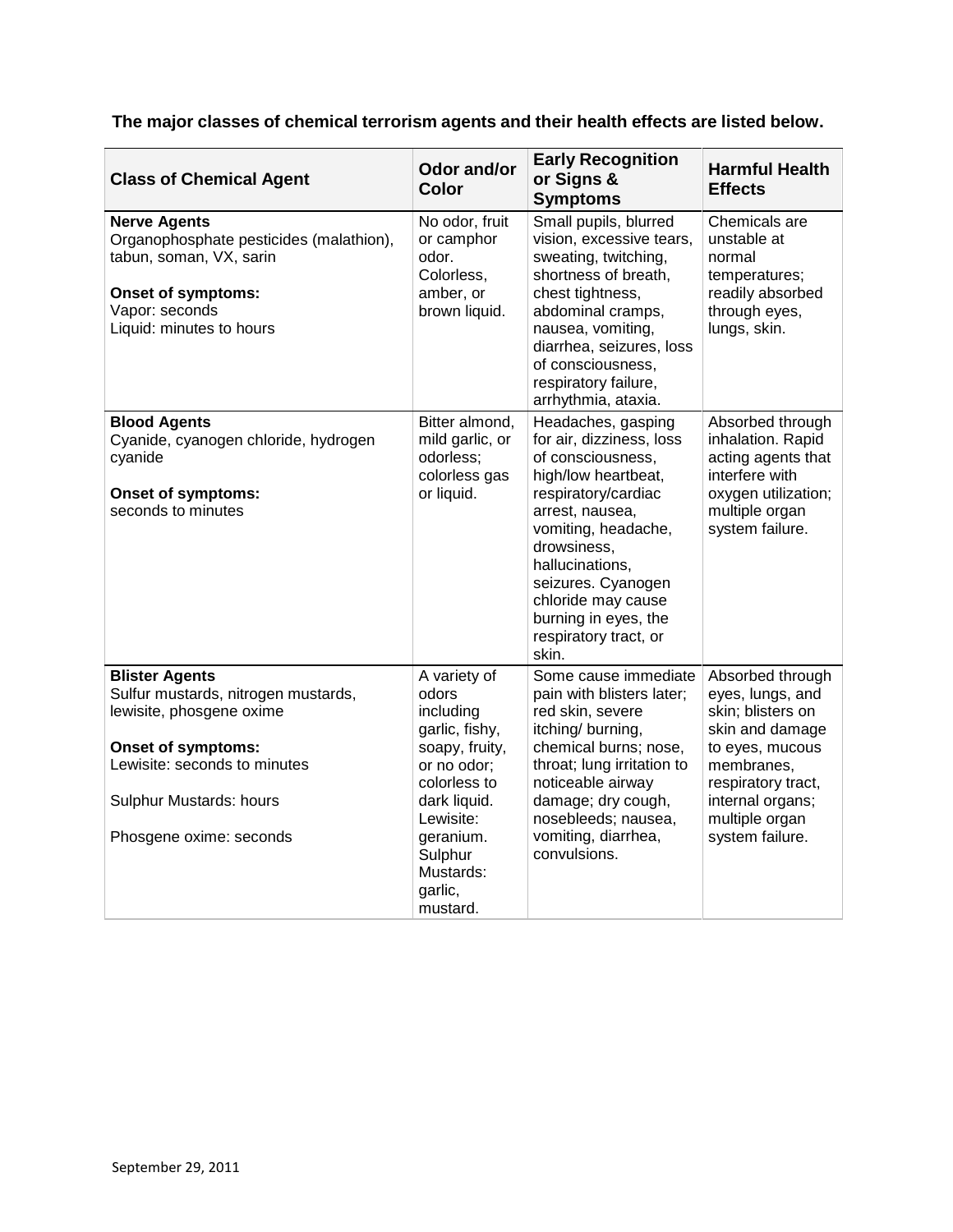| <b>Tear Agents</b><br>Chloropicrin, tear gas, mace<br><b>Onset of symptoms:</b><br>seconds                          | Various odors<br>including<br>apple<br>blossoms,<br>chloroform,<br>flypaper,<br>benzene,<br>soured fruit,<br>pepper; yellow<br>or colorless<br>solid or liquid.                                                                 | Eye, nose, throat,<br>respiratory tract<br>irritation, tearing,<br>coughing, vomiting,<br>pulmonary edema.                                                                                                                                                                                                                     | Burning, stinging<br>of eyes, nose,<br>airways, skin.                                                                                                                    |
|---------------------------------------------------------------------------------------------------------------------|---------------------------------------------------------------------------------------------------------------------------------------------------------------------------------------------------------------------------------|--------------------------------------------------------------------------------------------------------------------------------------------------------------------------------------------------------------------------------------------------------------------------------------------------------------------------------|--------------------------------------------------------------------------------------------------------------------------------------------------------------------------|
| <b>Choking Agents</b><br>Phosgene, chlorine, methylisocyanate,<br>ammonia<br><b>Onset of symptoms:</b><br>immediate | Phosgene:<br>new-mown<br>hay, irritating<br>odor, colorless<br>gas.<br>Chlorine:<br>greenish-<br>yellow gas,<br>irritating odor.<br>Ammonia:<br>colorless,<br>highly irritating<br>gas with<br>pungent,<br>suffocating<br>odor. | Irritating and corrosive<br>to eyes, skin,<br>respiratory tract and<br>other mucous<br>membranes,<br>nausea/vomiting;<br>shortness of breath,<br>rapid breathing,<br>coughing, wheezing,<br>rattles, coughing up<br>blood, upper airway<br>swelling, lung collapse;<br>fast heartbeat, possible<br>cardiovascular<br>collapse. | Rapidly absorbed<br>agents that<br>damage the<br>respiratory tract<br>and cause severe<br>pulmonary<br>edema; ammonia<br>and chlorine<br>liquids can cause<br>frostbite. |
| <b>Toxins</b><br>Botulinim, ricin<br><b>Onset of symptoms:</b><br>hours                                             | Varies,<br>generally<br>odorless and<br>tasteless.                                                                                                                                                                              | Botulinim causes<br>progressive paralysis,<br>droopy eyelids,<br>difficulty swallowing.<br>Ricin inhalation may<br>cause flu-like<br>symptoms. Ricin<br>ingestion may lead to<br>vomiting, abdominal<br>pain.                                                                                                                  | Diverse toxic<br>effects from<br>incapacitation to<br>death; damages<br>tissues, disrupts<br>brain and nervous<br>system function.                                       |

# <span id="page-3-0"></span>**What systems are in place to respond to chemical incidents?**

Every county has an emergency response plan and a system for contacting emergency responders. First responders include specially trained hazardous materials (HAZMAT) teams, fire fighters, police, and emergency medical technicians. They control access to the affected area, try to prevent the spread of contaminants, find and treat the injured, and collect criminal evidence. First responders are trained to recognize chemical hazards and use appropriate protective equipment including respiratory protection devices and protective clothing.

Generally, public health staff are not "first responders". Public health staff assess short and long-term impacts of the event on human health, food, water, and sanitation and order actions to protect the public from chemical contamination. Public health staff work with local hospitals and health care providers to assure essential medical services.

They may also interview victims or provide backup to first responders and medical staff. State and federal public health agencies become involved if the event is larger than can be handled with local resources.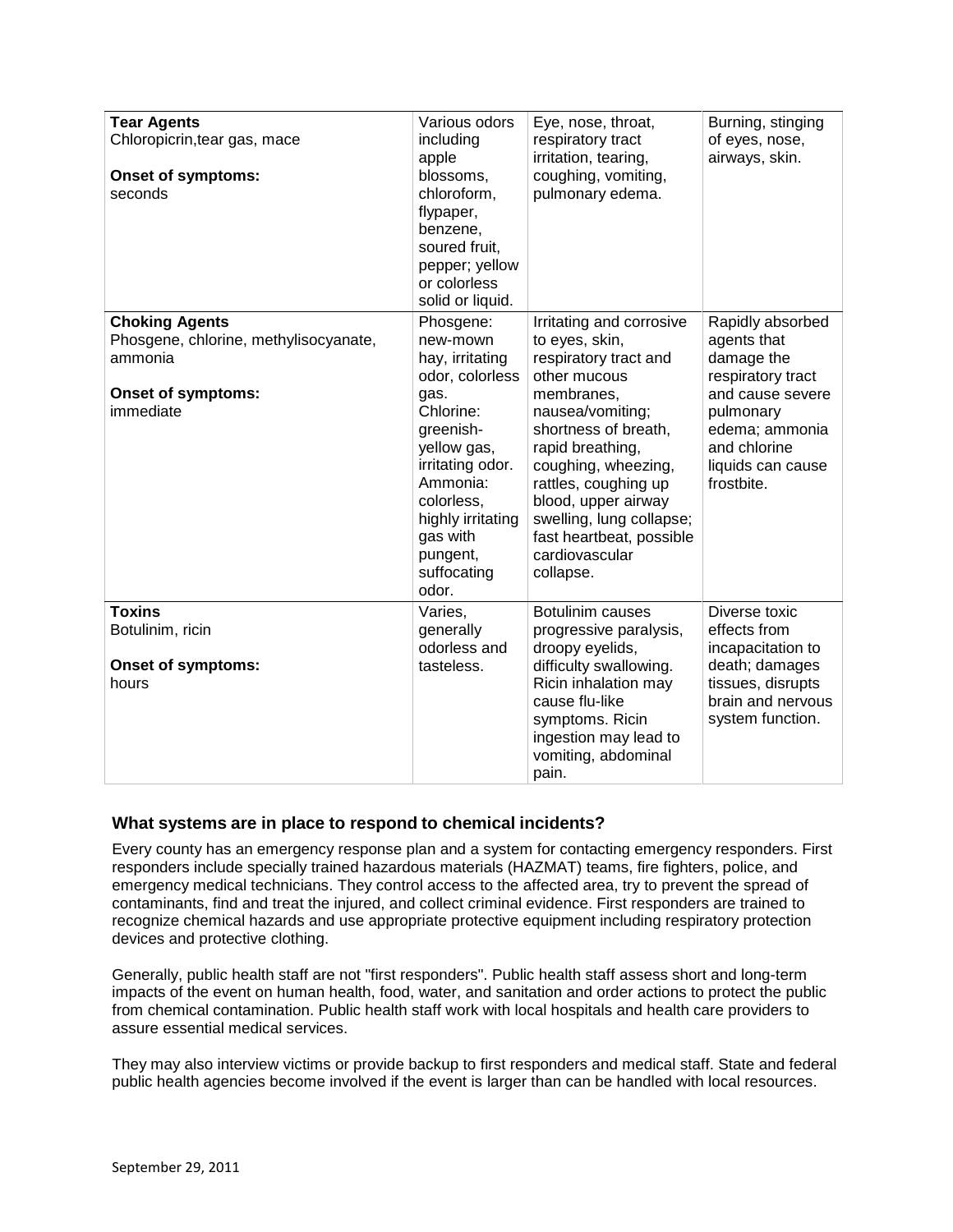#### <span id="page-4-0"></span>**How can you prepare for chemical emergencies?**

- Learn about risk from household chemicals. Contact the Michigan Department of Community Health, 1-800-MI-TOXIC, or go to the National Institutes of Health website, [http://householdproducts.nlm.nih.gov/products.htm.](http://householdproducts.nlm.nih.gov/products.htm)
- Learn about your community's risk from chemical hazards by contacting your county's emergency manager or Local Emergency Planning Committee, LEPC.
- Become familiar with your community's emergency warning systems.
- Learn how to plan and prepare for emergencies at [www.michigan.gov/prepares](http://www.michigan.gov/prepares)
- Learn how to talk to your kids about preparing for emergencies by visiting the Federal Emergency Management Agency, FEMA, website,<http://www.ready.gov/kids>
- Take a first aid/CPR course.

#### <span id="page-4-1"></span>**What should you do if a chemical incident occurs?**

Remember to stay calm! Your first priority is your safety and the safety of those around you.

#### **In case of a home emergency:**

- Call 911 and/or Poison Control Center, 1-800-222-1222.
- Have chemical containers available to provide details about the chemical(s).
- If chemical has come in contact with the eyes, flush eyes with clean water for 10-15 minutes or as directed.
- **If help is not available, decontaminate yourself:**
- Remove all clothing or other items in contact with your body.
- Cut clothing off. Do not pull over your head.
- Gently wash exposed parts of your body with soapy water and rinse thoroughly.
- Change into clean clothing that has not been exposed to the contamination.
- Place removed clothing in a bag and seal tightly to prevent chemical vapors from escaping. Put the bag inside another bag, seal tightly and place in an area unlikely to cause further human or animal exposure. Ask professionals for disposal instructions.
- Minimize exposure time between you and the chemical.
- If potential of fire or explosion exists, get out of the house immediately.

#### **In a major chemical emergency:**

- Listen to your radio or television for instructions from emergency response authorities. The Emergency Alert System may be activated. If so, you will be given instructions on what to do.
- Follow the instructions from the authorities. Your life may depend on it!
- Do not call 911 unless faced with a life-threatening emergency. Communication systems must be accessible for emergency calls.
- Remain upwind, uphill and upstream of the chemical release.
- If you are the first to discover the scene of a chemical release, call 911 immediately!!! If possible, provide the following information:
	- $\triangleright$  Telephone number for callbacks at the scene
	- $\triangleright$  Local officials that have been notified of incident; fire, police
	- $\triangleright$  Specific date, time and exact location of the incident
	- $\triangleright$  Materials and quantity involved in incident
	- $\triangleright$  Responsible party, if known
	- $\triangleright$  What kind of assistance is requested
	- $\triangleright$  What has happened or what is happening